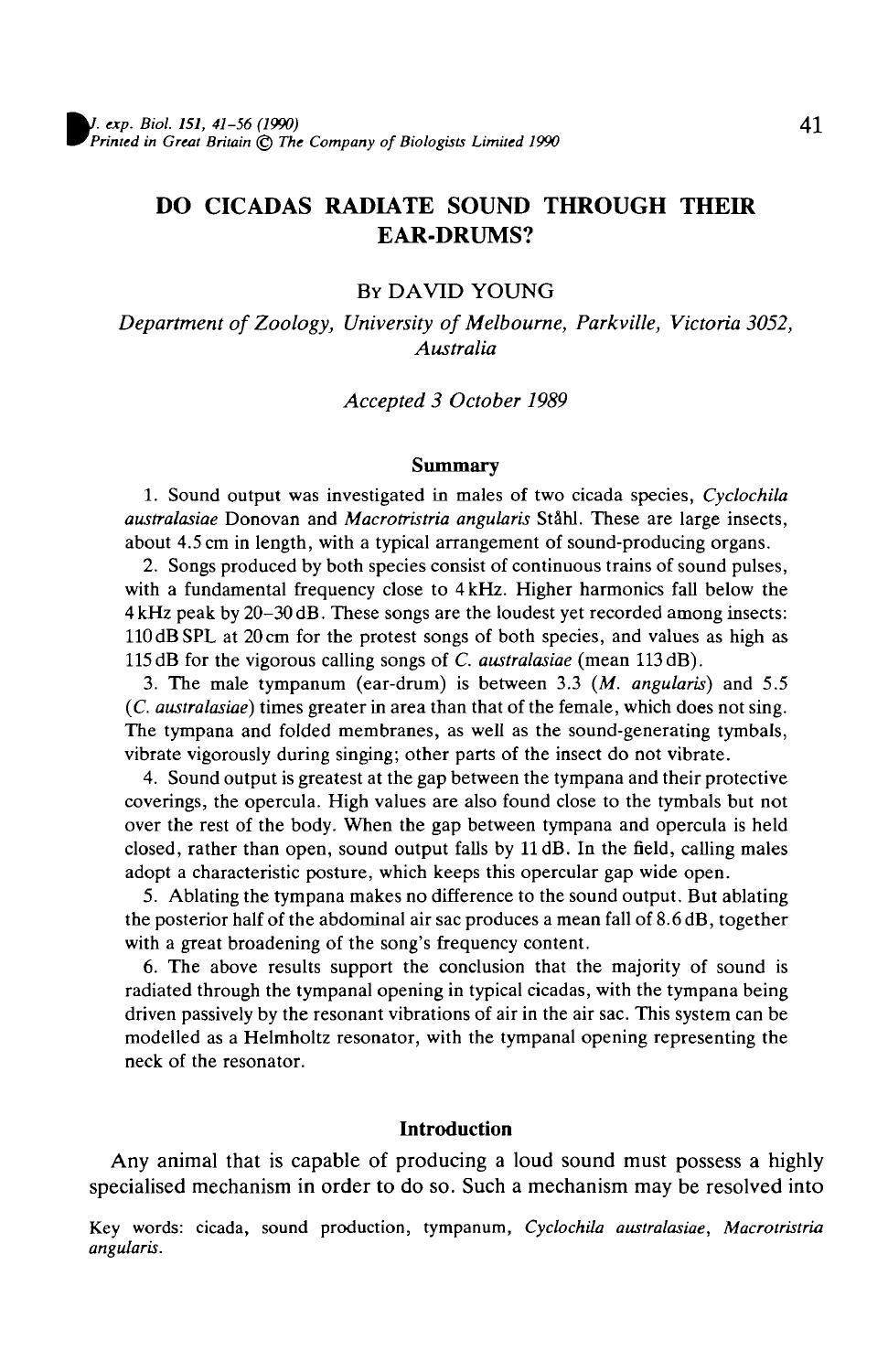four functional elements: a generator that produces audio frequencies, a power source to drive the generator, a resonator that amplifies selected frequencies from the generator, and a radiator, which is a surface that transmits the resonant vibration to the surrounding air. In a calling frog, for example, the vocal folds are the generator, air expelled from the lungs by muscular action is the power source, the vocal tract is the resonator and the vocal sac provides the surface that radiates the sound into the environment.

Many species of insect communicate by means of airborne sound, and male cicadas (Homoptera: Cicadidae) are among the noisiest exponents of this means of intraspecific signalling. The first three functional elements mentioned above have been clearly identified in the sound-producing mechanism of cicadas. Sound frequencies are generated by a bilateral pair of stiff membranes or tymbals on the abdomen, and the power to drive each tymbal is provided by a single large muscle, the tymbal muscle. Evidence for this was provided by early workers who scrutinised the various membranes and muscles and, in some cases, conducted ablation experiments to assess their importance in sound production (e.g. Carlet, 1877; Lucas, 1887). With the advent of electronic equipment for recording and analysing both sounds and muscular activity, the role of the tymbals and tymbal muscles was demonstrated clearly (Pringle, 1954; Hagiwara, 1955). Later the same basic mechanism was shown to apply to a variety of cicadas around the world (Moore and Sawyer, 1966; Aidley, 1969; Reid, 1971).

There is a large air sac associated with the tymbals and tymbal muscles within the abdomen of male cicadas. The view that this air chamber acts as a resonator was advocated by Carlet (1877) and others, but it was Pringle (1954) who provided experimental evidence that this is the case. The most striking example of the air sac's role as a resonator is that of the bladder cicada, *Cystosoma saundersii,* in which the air-filled abdomen is much enlarged (Fletcher and Hill, 1978; Simmons and Young, 1978).

However, the question of the fourth functional element, of how sound is radiated by a cicada, has not been so clearly settled. Although Pringle (1954) demonstrated the importance of the air sac as a resonator, he did not specifically address the question of sound radiation. Michelsen and Nocke (1974) state that sound is radiated by the tymbals but they did not consider the role of the air sac. In the bladder cicada, the whole surface of the abdomen appears to act as a radiating surface (Fletcher and Hill, 1978; Simmons and Young, 1978), but this is less likely to be the case in typical cicadas, where most of the abdominal wall is relatively thick and inflexible. In cicadas of more typical appearance, the ear-drums or tympana provide a large membranous opening to the air sac, in addition to that provided by the tymbals (see Results, Fig. 1). It is entirely possible, therefore, that sound might be radiated from the air sac *via* the tympana. Weber *et al.* (1987) have pointed out that the way abdominal movements alter the song in certain species implies that this is the case.

The present report directly examines the question of whether sound is radiated through the tympana in a singing cicada, using two large species of Australian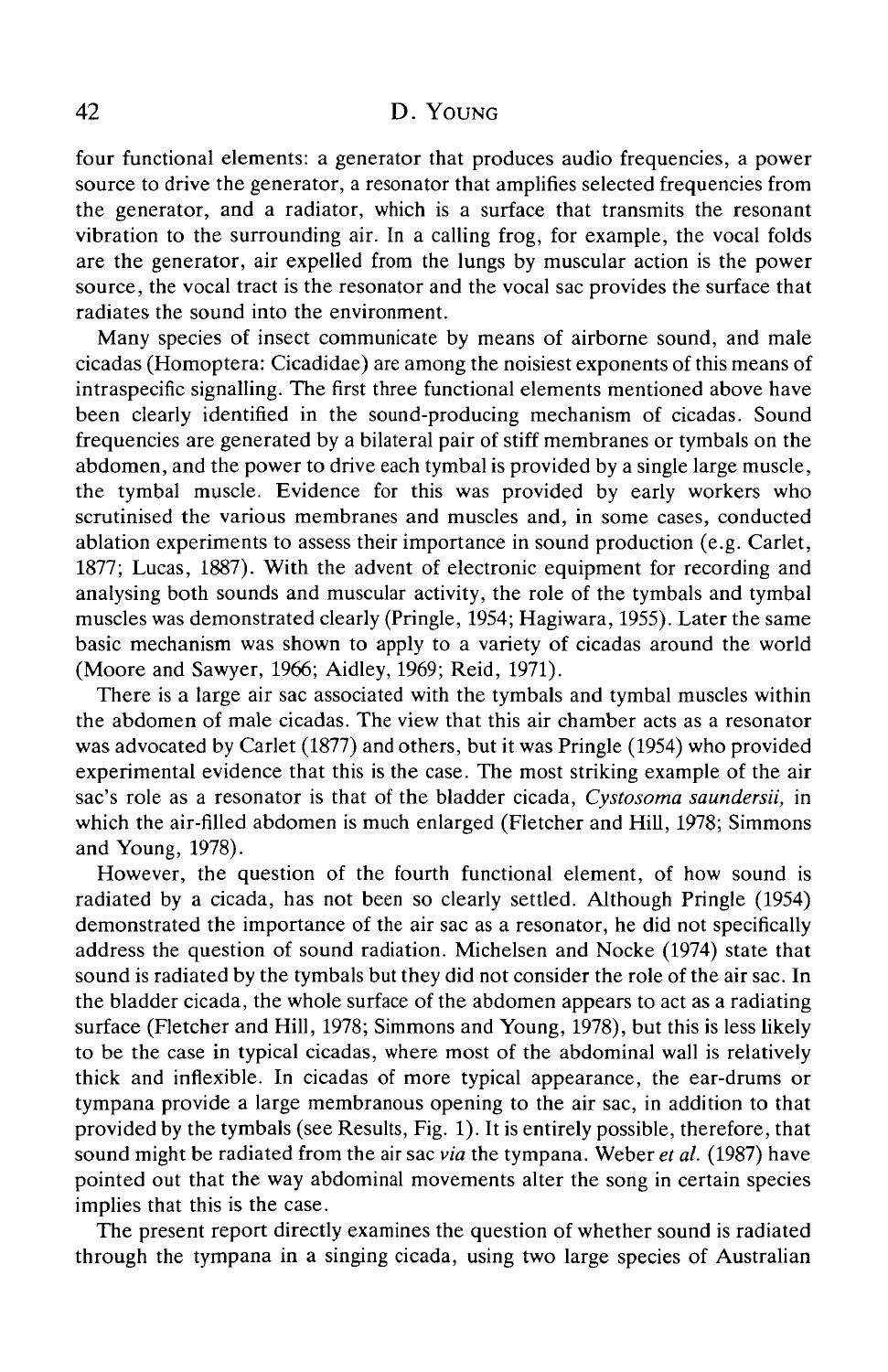cicadas, *Cyclochila australasiae* and *Macrotristria angularis.* These two species are of typical appearance and are very similar to one another.

### **Materials and methods**

Specimens of *Cyclochila australasiae* were collected by hand during the day from parks and gardens around Melbourne, Victoria, in November and December. Specimens of *Macrotristria angularis* were obtained from areas of relatively undisturbed bush around Brisbane, Queensland, in January. They were collected using an ultraviolet light soon after it became dark, at the conclusion of the dusk chorus. The insects were either kept in soft mesh cages and supplied with fresh twigs or they were sleeved onto living shrubs. Since cicadas do not keep well in captivity, all experiments on sound production were conducted within 24 h of capture.

Sound recordings were made with a Sennheiser MKH816 directional microphone and a Nagra IVS tape recorder at a tape speed of 19 cm s $^{-1}$ . The recorded songs were analysed using a Kay Elemetrics model 5500 signal analysis workstation. Measurements of sound pressure were made with a Bruel  $\&$  Kjaer type 4155 microphone connected by a 3m long cable to a Bruel & Kjaer type 2230 sound level meter, displaying peak sound pressure in dB re  $20 \mu Pa$ . The sound level meter and microphone were calibrated with a noise source, Bruel & Kjaer type 4230.

Sound pressure measurements were made with the microphone at a distance of 20 cm from the singing insect to avoid any near-field effects that might bias readings made close to a sound source (Michelsen and Nocke, 1974). Since both species have peak frequencies close to 4 kHz, the sound level meter was used with the 4kHz octave filter in place, to reduce the influence of extraneous noises. The sounds produced by undisturbed insects were recorded and measured in the field. The sounds produced under various experimental conditions were recorded and measured in the centre of a room, approximately  $4 \text{ m} \times 4 \text{ m}$ , in a quiet suburban home without audible distractions. Ambient temperatures were between 25 and 33 °C.

During experiments involving the sounds made by captive insects (see Results), the microphones of the tape recorder and sound level meter were placed beside one another in a secure position. Then the captive insect was held by the thorax at a distance of 20 cm from the microphones and prodded or squeezed to elicit sound production. In one test, the opercular gap was held open or closed with a mounted needle. Superglue was used to keep the opercular gap closed in another trial; this gave similar results but was less convenient.

In another experiment, measurements were made of sound pressure around an insect using a probe microphone with a diameter of  $2.5 \text{ mm}$  from the Bruel  $\&$ Kjaer probe microphone kit, in conjunction with the sound level meter. Here also, the microphone was secured and the insect was then held with its body surface about 2mm away from the orifice of the probe microphone. The insect was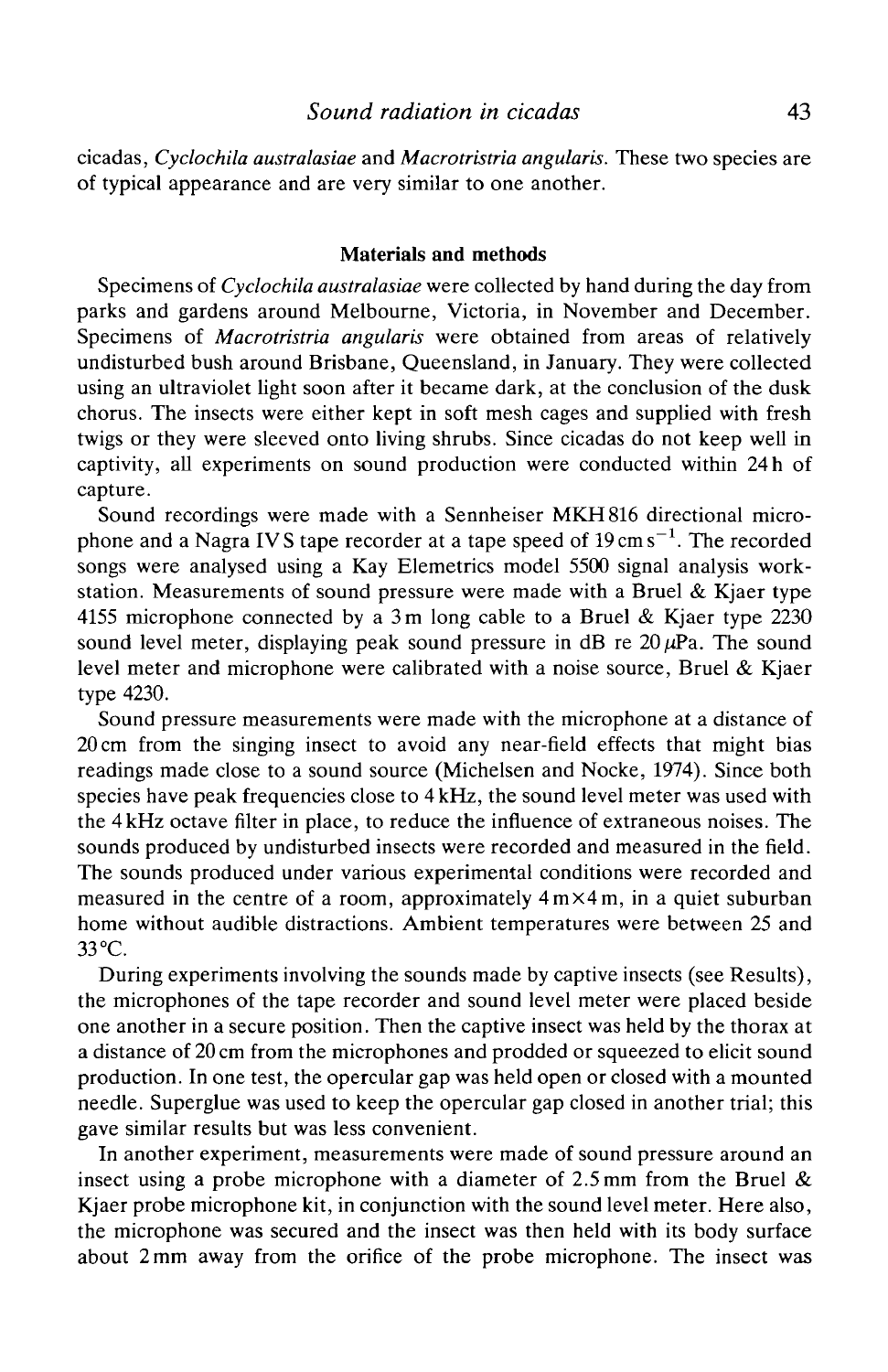manipulated to bring different parts of its body close to the probe microphone while sound production was elicited from the insect.

The dimensions of the tympana (see Table 2) were measured from drawings prepared using a dissecting microscope with a squared graticule in the eyepiece and drawing paper with corresponding squares on it. The area of each tympanum was calculated from these drawings using a Zeiss MOP. Anatomical drawings (Figs 1, 3) were prepared from colour transparencies of the dissected insect, supplemented with details drawn under a dissecting microscope.

#### **Results**

### *Structural features*

Both the species studied here, *Cyclochila australasiae* and *Macrotristria angularis,* are large, robust insects between 4 and 5 cm in length (Table 1). Males and females are similar in size, though the males are generally a little shorter and wider than the females.

The organs of sound production are very similar in the two species, and they conform to the typical pattern for cicadas, described by Myers (1928, 1929) and Pringle (1954). Fig. 1 shows the principal sound-producing structures, which are found only in the males. The tymbal is a ribbed cuticular membrane located dorsolaterally on the first abdominal segment. Further details of the tymbal are given for *C. australasiae* in Josephson and Young (1981) and Young (1975, Fig. 1); the tymbal of *M. angularis* is very similar. In both *C. australasiae* and *M. angularis,* the tymbal is largely hidden externally by a skeletal fold, the tymbal cover, which projects forward from the second abdominal segment (Fig. IB). The large tymbal muscle inserts near the dorsal corner of the tymbal, on a cuticular plate, and has its origin on a strong ventral infolding of the exoskeleton (Fig. 1A).

There are two regions of thin, unsclerotised cuticle on the ventral surface, close to the origin of the tymbal muscle. Anteriorly, there is the folded membrane, which is opaque and thrown into irregular folds (Fig. 1A, C). The flexibility of this membrane allows the abdomen to be raised and lowered with respect to the thorax; the folded membrane is stretched as the abdomen is raised. Posteriorly, there is the tympanum, which is a relatively taut membrane, approximately circular in shape (Fig. 1C; cover photograph, this volume). Over most of its area,

|                              | Length<br>(cm)  | Width<br>(cm)   |  |
|------------------------------|-----------------|-----------------|--|
| Cyclochila australasiae male | $4.53 \pm 0.21$ | $1.76 \pm 0.06$ |  |
| C. australasiae female       | $4.6 \pm 0.25$  | $1.71 \pm 0.05$ |  |
| Macrotristria angularis male | $4.45 \pm 0.15$ | $1.68 \pm 0.04$ |  |
| M. angularis female          | $4.64 \pm 0.27$ | $1.66 \pm 0.07$ |  |
|                              |                 |                 |  |

Table 1. *Body size in male and female cicadas*

Values of each characteristic are means and standard deviations from 10 individuals.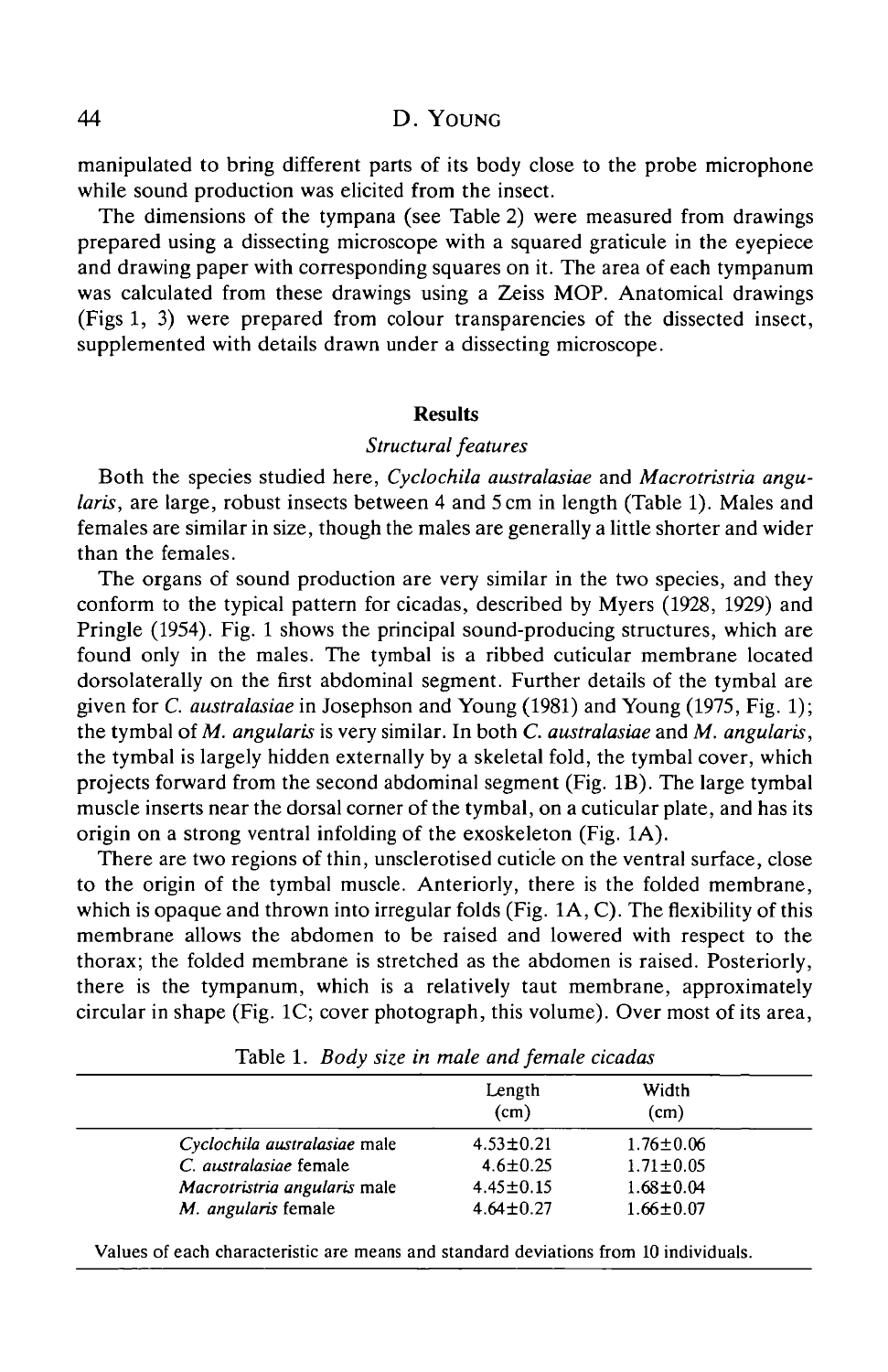

Fig. 1. Sound-producing structures in males of the cicada *Cyclochila australasiae.* (A) The insect cut open along the mid-line to give a medial view of the right side of the body, showing the large air sac and its relationship to other elements of the soundproducing mechanism. (B) Lateral view of the insect's left side (anterior to the left), to show the exoskeletal folds which cover the tymbal (tymbal cover) and tympanum (operculum) on each side. (C) Ventral view of the same region as in B (anterior to the left) to show the arrangement of the folded membrane and the tympanum, which are rendered visible on the insect's left side by removing the operculum. The scale at bottom right applies to all three drawings.

the tympanum is uniformly thin and transparent. In *C. australasiae,* it was found to be between 1 and  $2 \mu m$  thick, measured in the light microscope from methacrylate sections. Near its lateral edge, a special thickening, the tympanal ridge, connects the tympanum with the auditory sensillae (Vogel, 1923; Michel, 1975; Young and Hill, 1977). The tympanum is covered externally by the operculum, which is an exoskeletal fold that extends backwards from the metathorax (Fig. 1B,C). The opercula are rigidly fixed to the metathorax and cannot be moved by muscles; the gap between the opercula and the tympana is increased by raising the abdomen.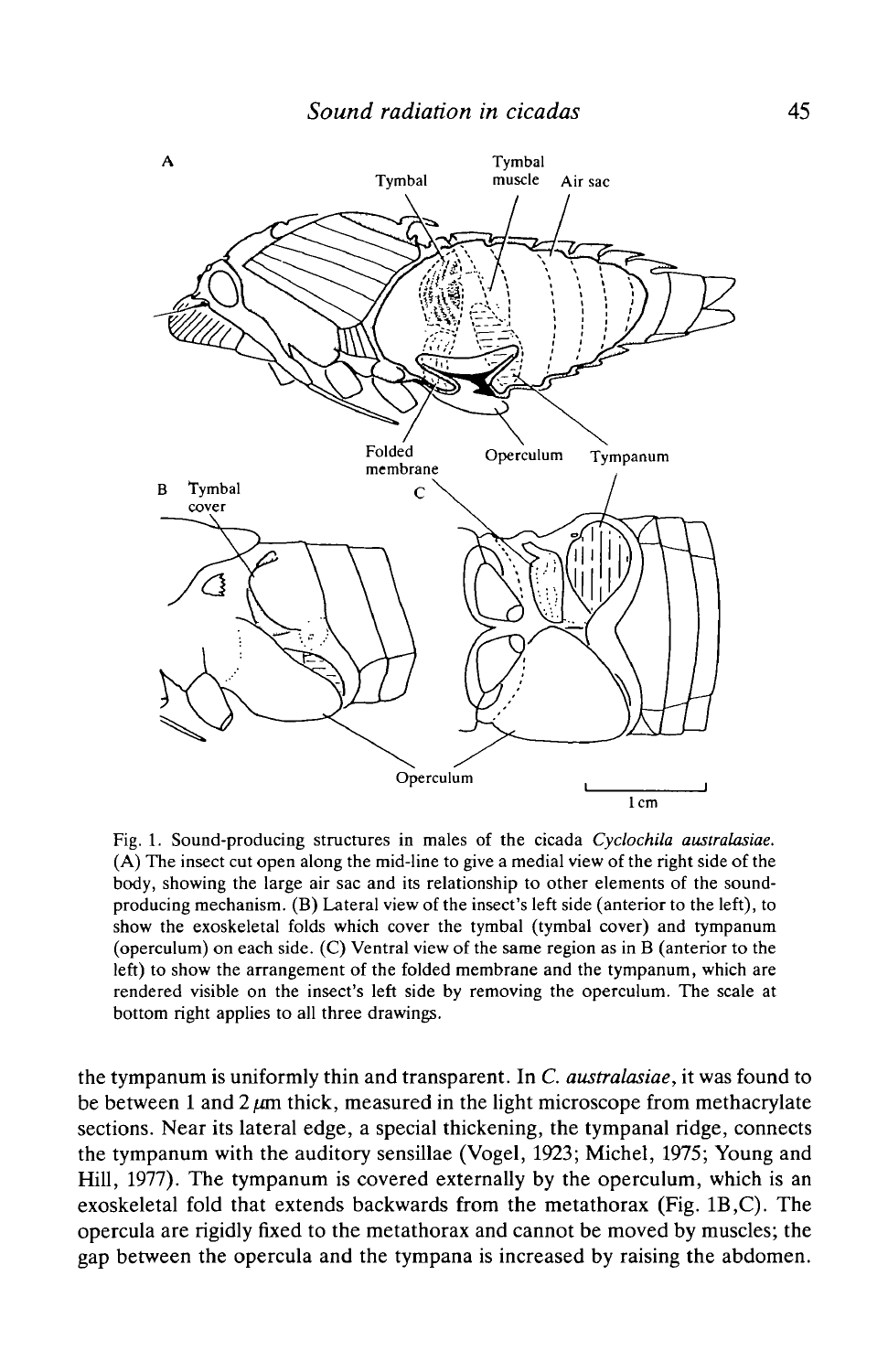|                                                                     | Width<br>(mm)    | Area<br>$\text{ (mm}^2\text{)}$ |
|---------------------------------------------------------------------|------------------|---------------------------------|
| Cyclochila australasiae male $(N=5)$                                | $8.37 \pm 0.53$  | $42.9 \pm 5.5$                  |
| C. australasiae female $(N=3)$                                      | $4.46 \pm 0.057$ | $7.7 \pm 0.36$                  |
| <i>Macrotristria angularis</i> male $(N=5)$                         | $7.0 \pm 0.32$   | $28.2 \pm 1.94$                 |
| <i>M. angularis</i> female $(N=3)$                                  | $4.33 \pm 0.15$  | $8.57 \pm 0.4$                  |
| Cystosoma saundersii male                                           |                  | 4.1                             |
| C. saundersii female                                                |                  | 3.9                             |
| Values are means and standard deviations.                           |                  |                                 |
| Data for Cystosoma saundersii are taken from Young and Hill (1977). |                  |                                 |

Table 2. *Dimensions of the tympanum in male and female cicadas*

At rest, the opercula usually touch the outer rim of cuticle around the tympana but there is always a space of a few millimetres between the opercula and the surface of the tympana.

Internally, much of the abdomen is occupied by a large air sac, which displaces the viscera dorsally (Fig. 1A). The tracheal lining of this air sac is closely adpressed to the inner surface of the tymbals, the folded membranes and the tympana. It also enfolds the tymbal muscle. The tracheal lining is so tightly pressed against the inner surface of the tympanum that coloured interference rings are often apparent (Vogel, 1923; cover photograph, this volume). Thus the tympana, the folded membranes and the tymbals are all coupled into a single large air chamber.

Although most of the above structures are absent in female cicadas, the females do possess a pair of tympana and an associated small air sac as part of their auditory system (Vogel, 1923; Myers, 1928; Young and Hill, 1977). In *C. australasiae* and *M. angularis,* the female tympanum is approximately oval in shape and is much smaller than that of the male. The area of the male tympanum is between 3.3 *(M. angularis)* and 5.5 (C. *australasiae)* times as great as that of the female (Table 2). The greater area of the male tympanum does not reflect a difference in size between males and females, which are very similar in size (Table 1).

# *Song features*

In the field, undisturbed males of both species produce a loud piercing song, the calling song, from elevated positions in trees and tall shrubs. The calling songs of both *C. australasiae* and *M. angularis* consist of continuous trains of sound pulses (Fig. 2; Josephson and Young, 1981). The individual sound pulses consist of sinusoidal oscillations, forming the fundamental frequency that dominates the song. This fundamental or carrier frequency is close to 4 kHz in both species (Fig. 2; Table 3). There is a prominent secondary peak around 6 kHz in *M. angularis* but this is less conspicuous in *C. australasiae.* Higher harmonics of the fundamental frequency are evident in the power spectra but even the most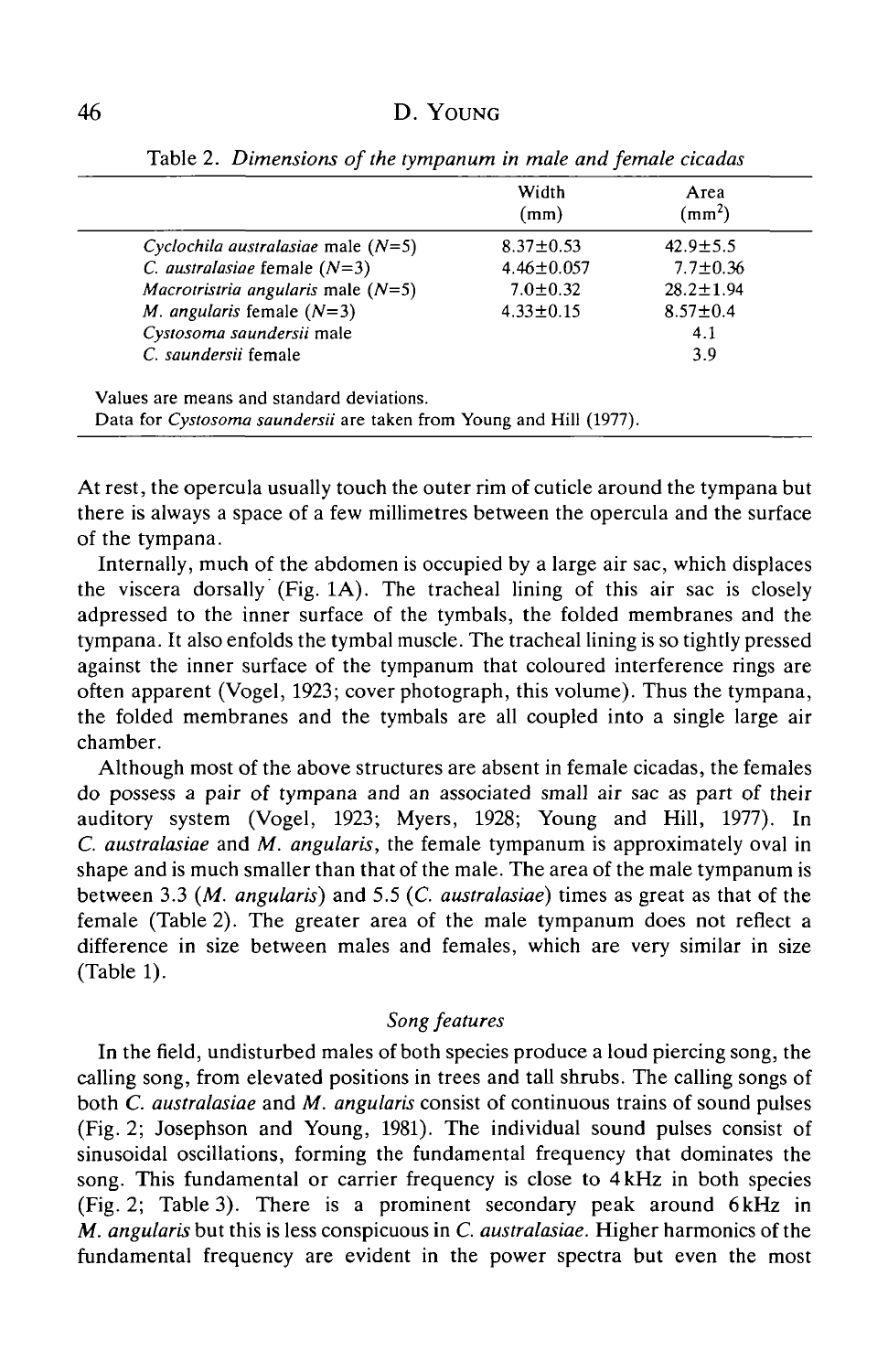

Fig. 2. Calling songs of the cicadas *Cycloehila australasiae* (left) and *Macrotristria angularis* (right). The upper part of the figure shows a small portion of the calling song of each species displayed on an oscUloscope (the time scale applies to both species). The lower part of the figure shows a log power spectrum of the calling song for each species.

|                                         | Sound pressure<br>level at 20 cm<br>(dB) | Sound<br>frequency<br>(kHz) | Pulse<br>rate<br>(Hz)   |
|-----------------------------------------|------------------------------------------|-----------------------------|-------------------------|
| Cyclochila australasiae<br>calling song | $112.9 + 2.9$<br>$-4.38(N=8)$            | $4.3 \pm 0.2$ (N=10)        | $230.5 \pm 15.9$ (N=10) |
| C. australasiae<br>protest song         | $109.9 + 1.8$<br>$-2.3$ (N=5)            |                             |                         |
| Macrotristria angularis<br>calling song |                                          | 4.0 $(N=2)$                 | $285(N=2)$              |
| M. angularis<br>protest song            | $110.3 + 0.9$<br>$-1.0$ (N=8)            | $3.9 \pm 0.1$ (N=10)        | $209 \pm 23$ (N=10)     |

Table 3. *Measured parameters of cicada song*

Values are means and standard deviations; for sound pressure level, the latter are asymmetrical about the means because they were calculated after conversion to absolute units of sound pressure and then converted back to dB.

prominent of these fall below the main peak by 20-30 dB (Fig. 2). The repetition rate of the pulses is consistently higher in *M. angularis* than in *C. australasiae* (Table 3). The very low frequency peak evident in the power spectra probably represents this repetition rate, i.e. the modulation envelope of the sound.

Prodding captive animals elicits protest songs, which resemble the calling songs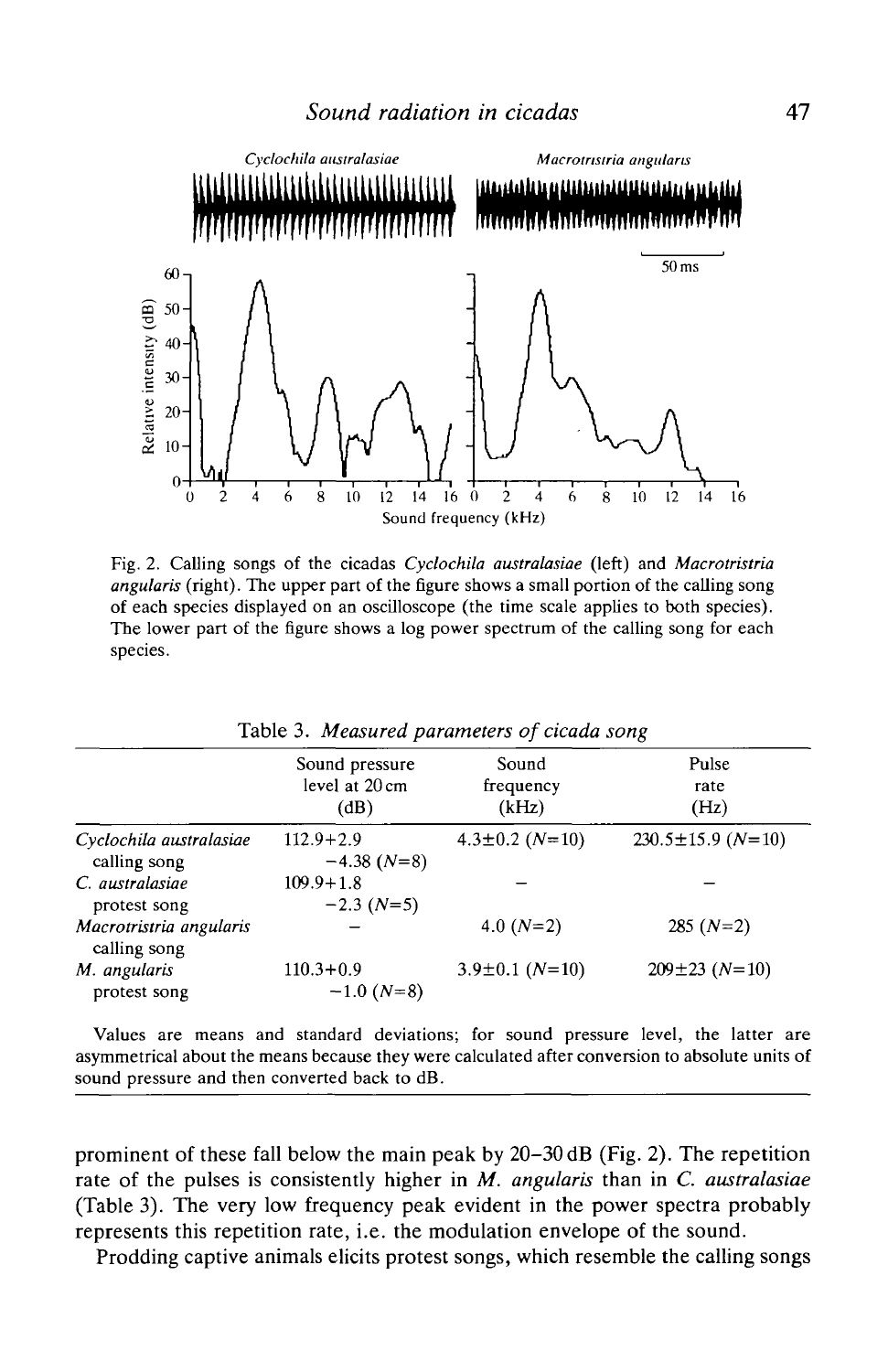but are marked by a lower pulse repetition rate (Table 3; Josephson and Young, 1981). Both *C. australasiae* and *M. angularis* produce prolonged and vigorous protest song, and this facilitates experimental study. In *M. angularis,* which was used in the majority of experiments reported below, the protest song closely resembles the calling song in having the 4 kHz fundamental frequency, a secondary peak around 6 kHz and a 20–30 dB drop from the fundamental to its harmonics (compare Fig. 2 with Fig. 5A).

The most noticeable feature of these songs is that they are extraordinarily loud. A group of males calling in a nearby tree can render conversation impossible, and it is actually painful to hold a protesting insect close to one's ear. Measurements of the sound pressure level at 20 cm from the singing insect were obtained for the different song types (Table 3), except for the calling song of *M. angularis* (males of this species sang too high in the trees to be reached). In both species, the protest song consistently registers about 110 dB SPL, which is indeed a very loud sound for an insect to produce.

In *C. australasiae,* the calling song is sometimes louder than the protest song. The range of values registered for the calling song of *C. australasiae* is fairly wide (Table 3), and this is partly because a singing male can vary the intensity of the song by varying the size and posture of its abdomen (see below). Also, the force exerted by the tymbal muscle varies with ambient temperature (Josephson and Young, 1981). There is therefore quite a wide range of individual variation, from subdued to vigorous calling, judged subjectively. A subdued calling song may be quieter than the protest song, registering about 108 dB SPL, but a vigorously calling male may register 115 dB SPL or more. These values do not represent momentary peaks of sound intensity: males of *C. australasiae* are capable of maintaining their loud song for many minutes on end.

## *Role of the tympana*

The possibility that the tympana might contribute to the radiation of these intense sounds was investigated with a series of experimental tests involving the protest songs. An initial test was to dust parts of the insect's body with lycopodium powder, following the technique of Nocke (1971), and then elicit protest song. When powder was placed on a tympanum, it was seen to be vigorously agitated during bursts of protest song. The vibration of the tympanum was sufficiently vigorous to throw the powder clear during the course of several seconds of song. The folded membranes were also seen to vibrate during protest song when dusted with powder; this was true whether the membranes were relaxed (folded) or stretched. When powder was placed on a tymbal, it was all thrown clear immediately the tymbal was activated in protest song. By contrast, powder placed on other parts of the abdomen remained at rest. Nor were there any signs of vibration on any parts of the head or thorax. The same results were obtained in both species. These results suggest that the three membranous openings to the air sac, the tymbals, folded membranes and tympana, all vibrate during sound production but that other parts of the abdominal wall are unmoved.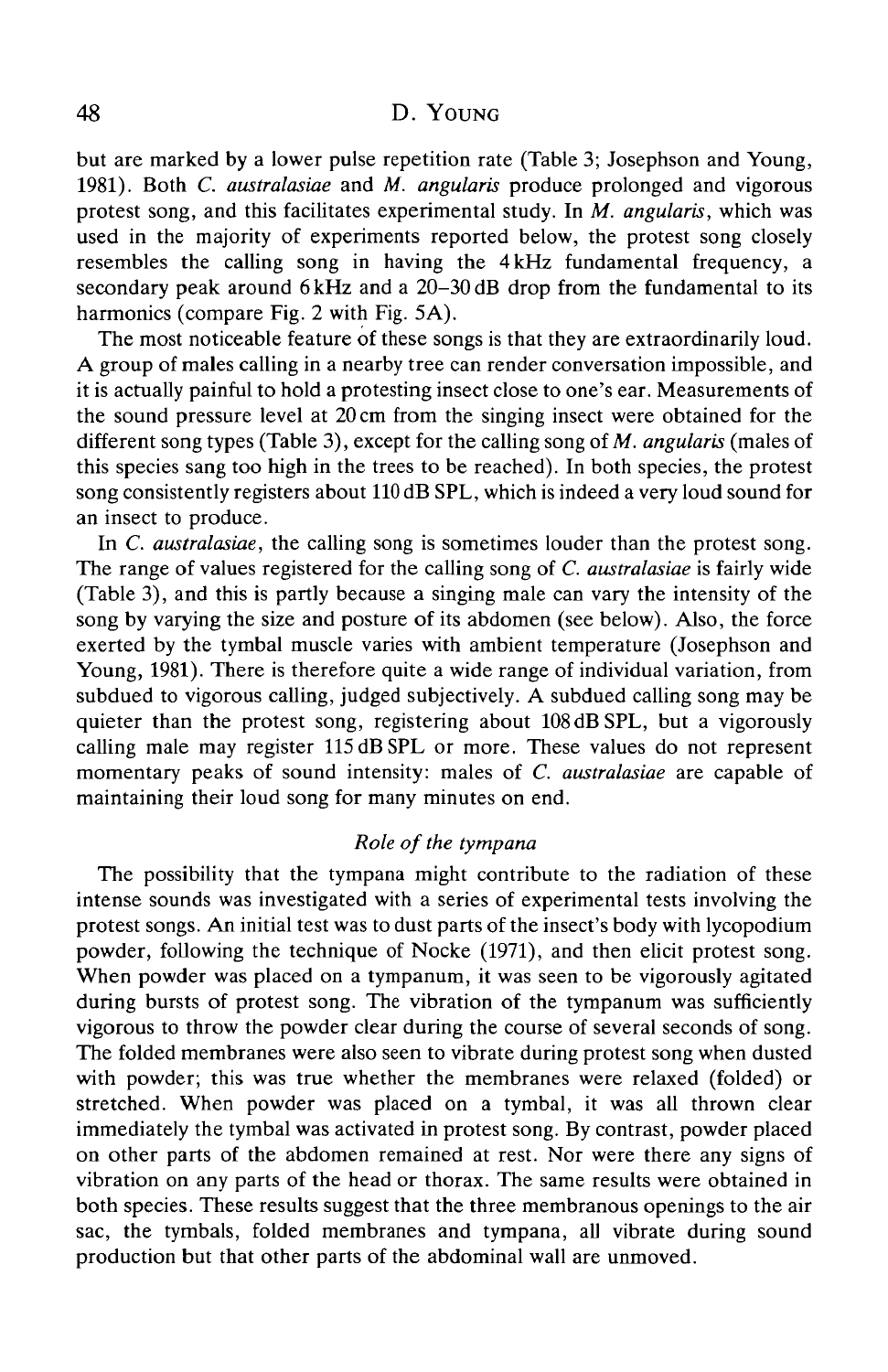|          |              | ж.         | ັ          |  |
|----------|--------------|------------|------------|--|
| Position | Specimen 1   | Specimen 2 | Specimen 3 |  |
| A        | $-15$        | $-18$      | $-17$      |  |
| B        | $-13$        | $-16$      | $-14$      |  |
|          | $-11$        | $-14$      | $-12$      |  |
| D        | $-13$        | $-17$      | $-16$      |  |
| E        | $-13$        | $-17$      | $-15$      |  |
| F        | $-7$         | $-9$       | $-9$       |  |
| G        | $-11$        | $-12$      | $-13$      |  |
| Η        | $-9$         | $-11$      | $-12$      |  |
|          | -4           | —ი         | $-5$       |  |
|          |              |            |            |  |
| Κ        | -8           | $-10$      | $-10$      |  |
|          | $^{\rm -11}$ | $-16$      | $-14$      |  |
|          |              |            |            |  |

Table 4. *Relative sound output at different body positions (shown in Fig. 3), measured with a probe microphone in three specimens of* Macrotristria angularis

Values are dB relative to the loudest position (=0dB).



Fig. 3. Sound output from different parts of the body in males of *Macrotristria angularis,* measured with a probe microphone. Mean values for each position are shown within a symbol indicating the placement of the probe microphone. The means are derived from the values given in Table 4 and are expressed in decibels relative to the loudest position. Each position is identified in Table 4 by the letter shown in this figure.

A second test was to measure the sound pressure level at different parts of the body.surface with a probe microphone during protest song. The results obtained with three males of *M. angularis* are listed individually in Table 4 and are shown as mean values in Fig. 3. It can be seen that the three specimens gave very consistent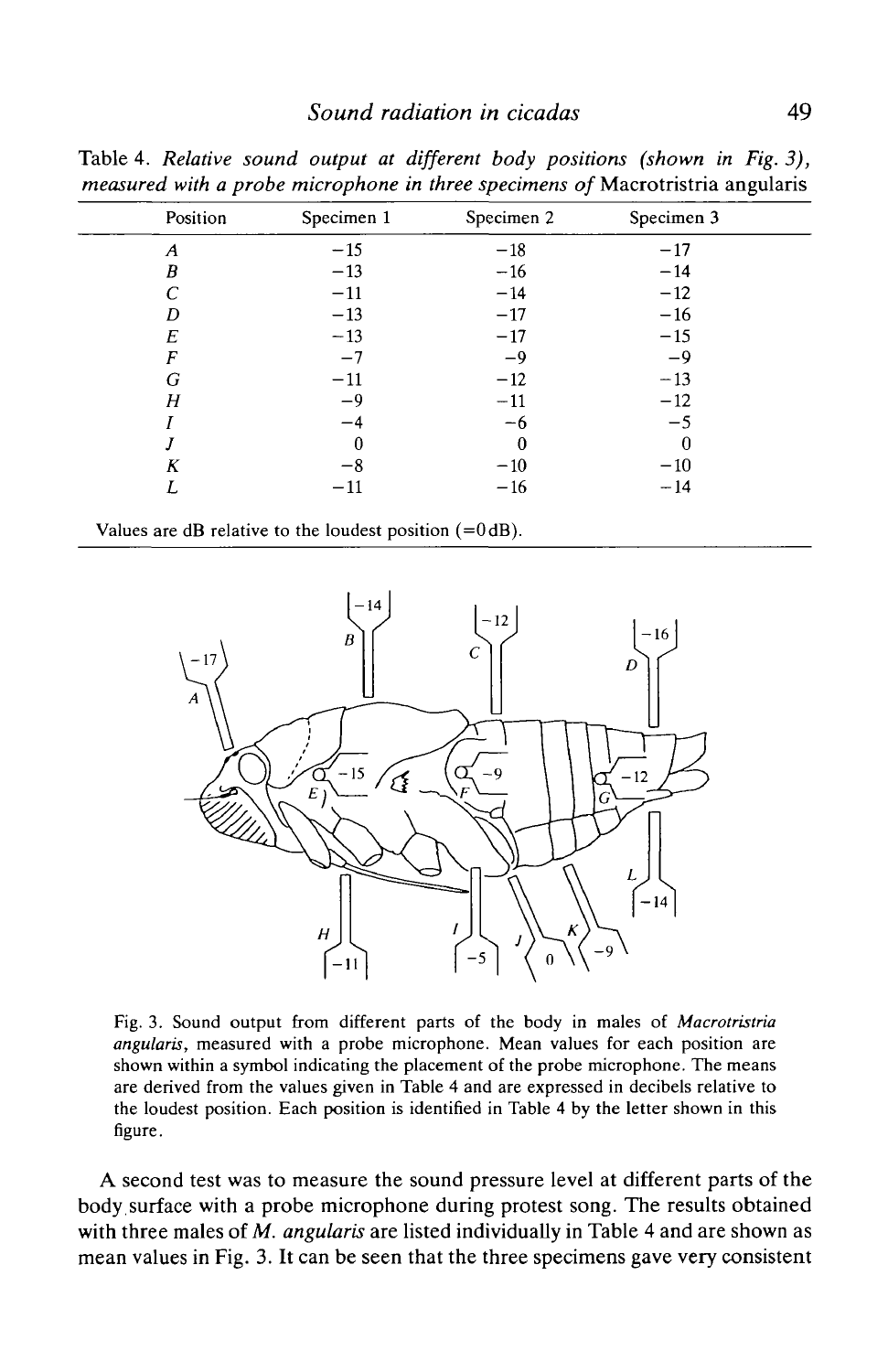results and that the highest sound output was always found at the gap between an operculum and a tympanum (position  $J$ ). The actual values obtained at this position were over 130dBSPL, which is consistent with the values obtained at 20 cm. The next highest value was obtained close to the outer surface of an operculum, which is to be expected when the highest value occurs at the opercular gap. The third highest was found close to the outer surface of the tymbal cover (position *F).* The gap between the tymbal and its cover is so small in *M. angularis* that the probe microphone could not be fitted into it. Readings made as close as possible to this gap were 3 or 4 dB greater than on the outer surface of the tymbal cover but never as high as the reading from the opercular gap. The values obtained over the rest of the abdomen were lower and the lowest values of all were obtained from the anterior and posterior extremities of the insect.

It would appear from these readings with the probe microphone that the greater part of the sound output is being radiated from the tympana, and possibly the folded membranes, and is emerging through the gap between the opercula and the tympana. It also seems that a lesser sound output is being radiated from the tymbals, but that the rest of the body surface does not make any significant contribution to radiating the sound.

A third test involved experimentally manipulating the size of the gap between the opercula and the tympana during protest song, while measuring the sound pressure level of the song at 20 cm. If a major part of the insect's sound is emerging through this gap, then there should be a significant difference in the sound pressure level of the song when this gap is held open compared to when it is held closed. Here, a closed gap means that the opercula were touching the cuticular rim of the tympana, and an open gap means that a space of about 5 mm between opercula and tympanal rim was obtained by raising the abdomen. Among five individuals of *M. angularis* tested, the mean value with the opercular gap open was 110.7 dB SPL  $(+s.p.=1.7; -s.p.=2.2)$  and with the gap closed it was 99.6 dB SPL  $(+s.p.=2.1; -s.p.=2.7)$ , giving a mean difference of 11.1 dB. This shows that opening or closing the opercular gap does make a significant difference to the level of sound output.

However, opening or closing the opercular gap does not make a significant difference to the frequency of sound produced. In the above five individuals, the peak frequency of the song fell only a little (100-200 Hz) or not at all when the opercular gap was changed from open to closed (Fig. 4). The large difference in sound level between the main peak and the second harmonic also remained virtually unchanged. Thus, closing the opercular gap makes little difference to the frequency content of the song, even though it significantly reduces its volume.

As a fourth test, the effect of ablating the tympana was examined while measuring the sound pressure level at 20 cm. Removing the tympana necessarily meant removing the air-sac membrane that is so tightly apposed to the back of the tympana. Whether the tympana were merely punctured or were completely cut out, the ablation made no measurable difference to the sound level of the protest song in either *M. angularis* or *C. australasiae.* This indicates that the tympanum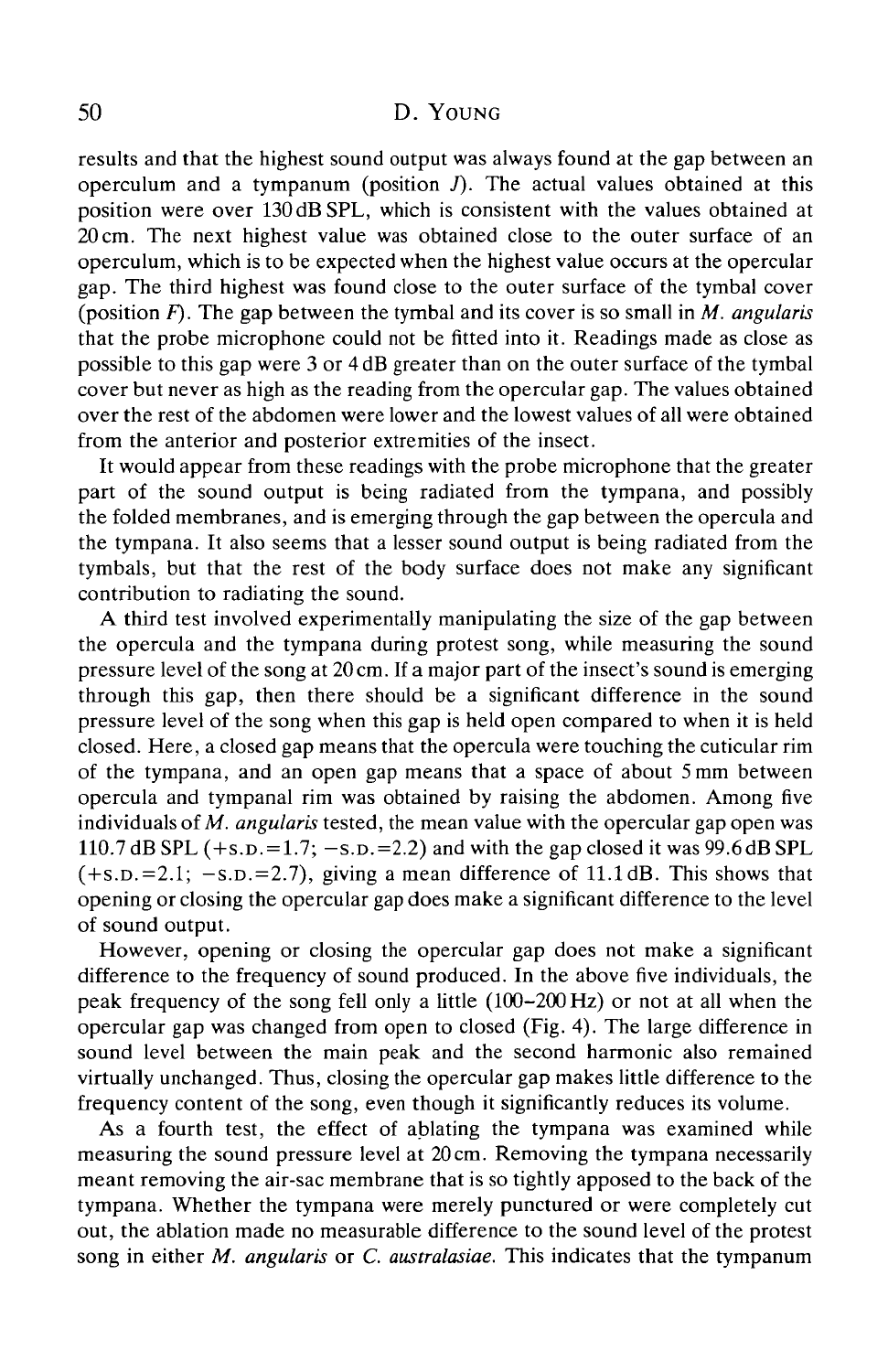

Fig. 4. Log power spectra of the protest song in *Macrotristria angularis.* (A) An individual with the gap between opercula and tympana held open. (B) The same individual with the gap held closed.



Fig. 5. Log power spectra of the protest song in *Macrotristria angularis.* (A) Protest song of an intact individual. (B) The same individual following ablation of the abdomen posterior to the second abdominal segment.

itself is not acting as a radiating surface, but rather points to the vibrating plug of air in the opening to the air sac as being important.

The role of the air sac was tested by ablating the abdomen, with a cut made as close as possible to the border of the second abdominal segment, in an insect that was otherwise intact. This operation leaves the tymbals, folded membranes and tympana intact but removes the posterior half of the air sac (see Fig. 1). In nine individuals of *M. angularis* tested, the mean level of the protest song at 20 cm was 110.25 dB SPL  $(+s.p.=2.42; -s.p.=3.36)$  in the intact insects, and after ablation of the abdomen it was 101.7 dB SPL  $(+s.p.=2.38; -s.p.=3.27)$ . This is a mean difference of 8.6dB, which shows that removing much of the air sac produces a significant drop in the level of sound output. In addition, this ablation greatly alters the frequency content of the sound produced (Fig. 5). Although the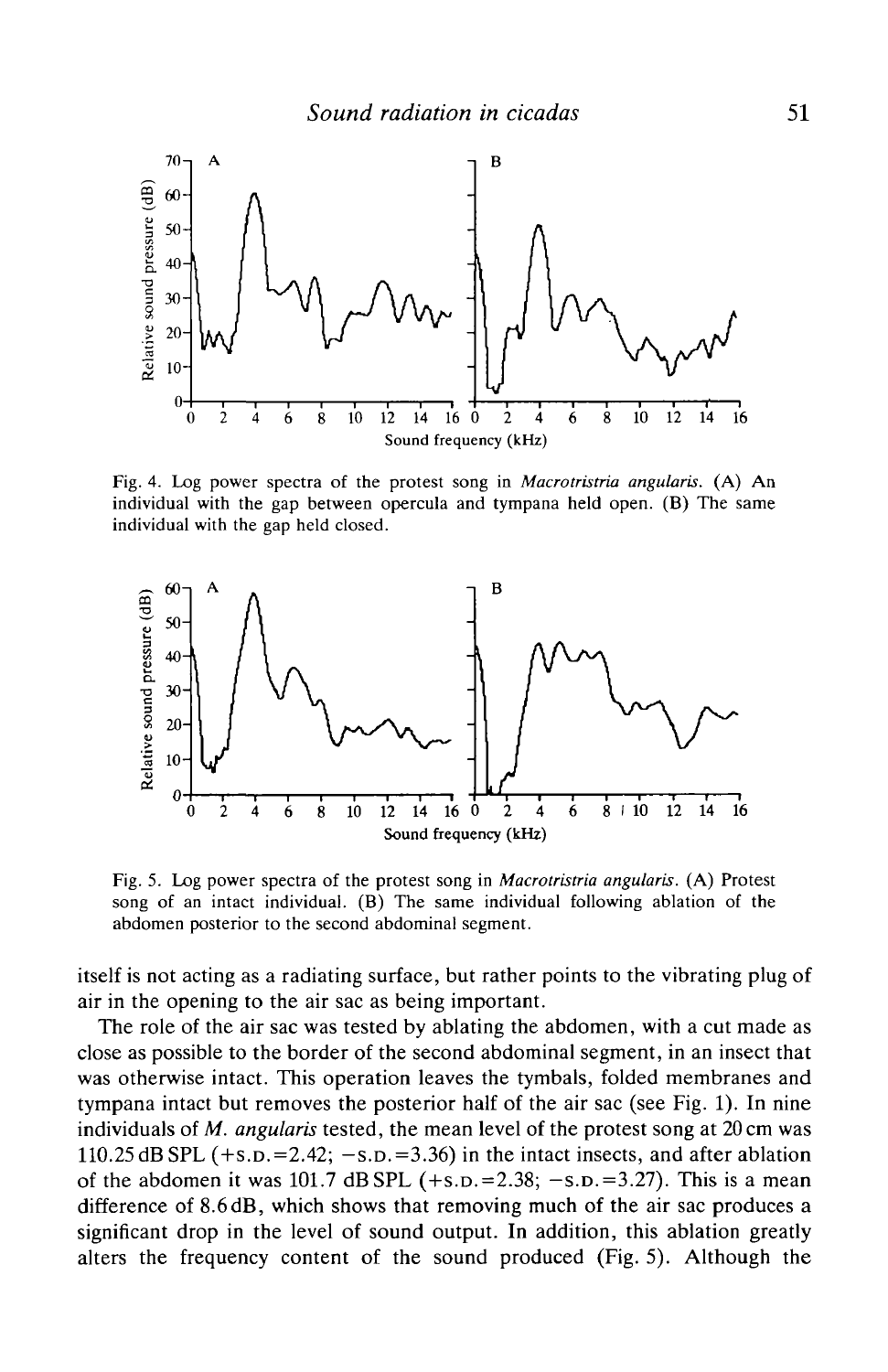

Fig. 6. The singing posture adopted by males of *Cyclochila australasiae* when producing their calling song. This drawing is based on a number of colour transparencies taken in the field. For clarity of illustration, the wings are represented by the outline of the forewing only. The resting position of the abdomen can be seen in Figs 1 and 3.

characteristic peak near 4 kHz is still present, several other frequencies now make an as great or greater contribution to the sound spectrum, including the second harmonic near 8 kHz. Hence the air sac seems to be of critical importance not only in generating the full volume of the song but also in determining its frequency content.

### *Singing behaviour*

It proved possible to examine closely the singing posture adopted by males of *C. australasiae* because they often produce their calling song relatively low down in trees and tall shrubs. As it begins to sing, a calling male adopts a distinctive posture, which becomes more marked as the song becomes more vigorous (Fig. 6). First, the insect stands erect so that no part of the body touches the substratum except for the tarsi of its legs. At the same time, the wings, which meet over the insect's back when at rest, are partly spread laterally, creating a gap between them in the mid-line. Second, the abdomen is raised and protrudes through this gap between the wings. This has the effect of opening up a large gap between the opercula and the tympana. Third, the abdomen is extended longitudinally. In an insect that is singing vigorously, the middle portion of the abdomen is stretched so much that the intersegmental membranes are clearly visible. Whenever calling is interrupted for more than a few seconds, the abdomen is shortened and lowered, the wings close over the back and the insect subsides into a resting position. The same distinctive elements of the singing posture could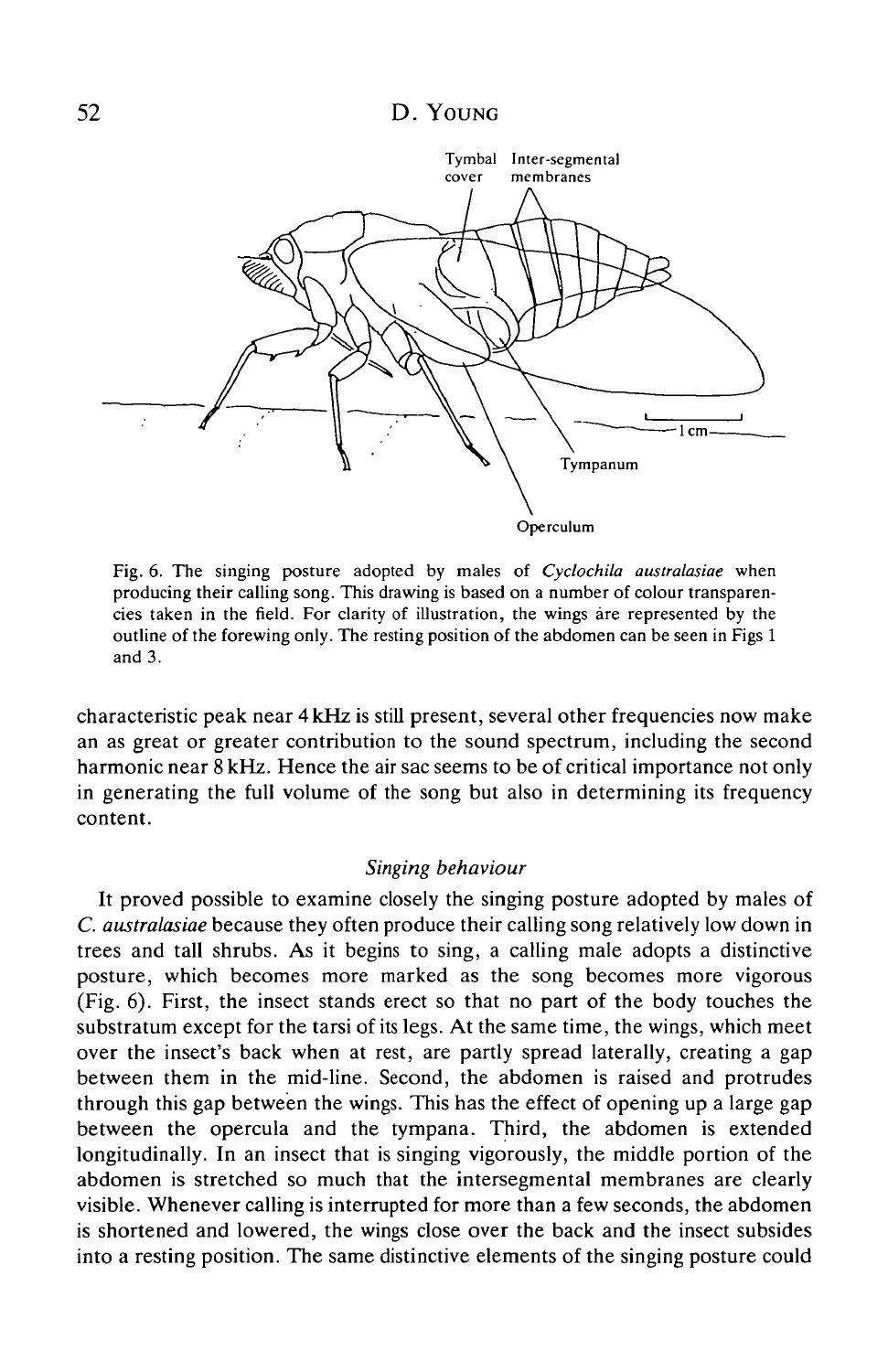be seen in males of *M. angularis,* although it was not possible to observe them as closely.

This distinctive posture is not seen during the protest song. The gap between the opercula and the tympana is opened to a very variable extent by raising of the abdomen, but the abdomen is not usually extended. Apart from this, the movements seen during the protest song are those of a captive insect endeavouring to escape.

### **Discussion**

The combination of evidence presented here consistently supports the conclusion that sound is radiated through the tympana, and possibly the folded membranes, in male cicadas. Indeed, the readings with the probe microphone suggest that the majority of sound is emerging through the gap between the opercula and the tympana. The fact that closing this gap results in a significant drop in sound volume also points in this direction. The dusting with lycopodium powder provides a simple demonstration (Nocke, 1971) that the tympana and the folded membranes do vibrate during sound production, in addition to the tymbals, and that other parts of the abdominal wall do not vibrate. At least three previous reports have noted that the tympana vibrate during sound production (Carlet, 1877; Lucas, 1887; Weber *etal.* 1987) but only the last of these recognises this as evidence for their role in sound radiation.

The much greater size of the tympana in male cicadas is also consistent with this conclusion. From the point of view of sound reception, there is no obvious reason why the male tympana should be larger than those of the female. Certainly, no such difference between the sexes is found in other acoustically active insects. The greater size of the male tympana appears to be usual among cicadas and is not confined to the two species considered here (Vogel, 1923; Myers, 1929; Weber *etal.* 1987). The bladder cicada *Cystosoma saundersii* is an exception since the tympana of the male and female are similar in size in this species (Table 2; Young and Hill, 1977). However, in the bladder cicada, the whole abdominal wall appears to radiate sound (Fletcher and Hill, 1978; Mac Nally and Young, 1981) and there is no reason for the male tympana to play a special role as sound radiators. Hence, this result is consistent with the idea that enlargement of the male tympana is connected with their role in sound radiation.

The singing posture adopted by the males of *C. australasiae* and *M. angularis* also makes sense if the tympana play a major role in radiating sound during the calling song. Raising the abdomen, and hence opening a wide gap between the opercula and the tympana, should contribute significantly to the efficient radiation of sound. The habit of standing erect and spreading the wings may be interpreted as measures that prevent the damping of sound that would occur if the abdomen were in contact with other objects during sound production. The function of extending the abdomen is less clear but it is reasonable to suppose that it contributes to fine tuning of the resonant air sac. Once again, comparison with the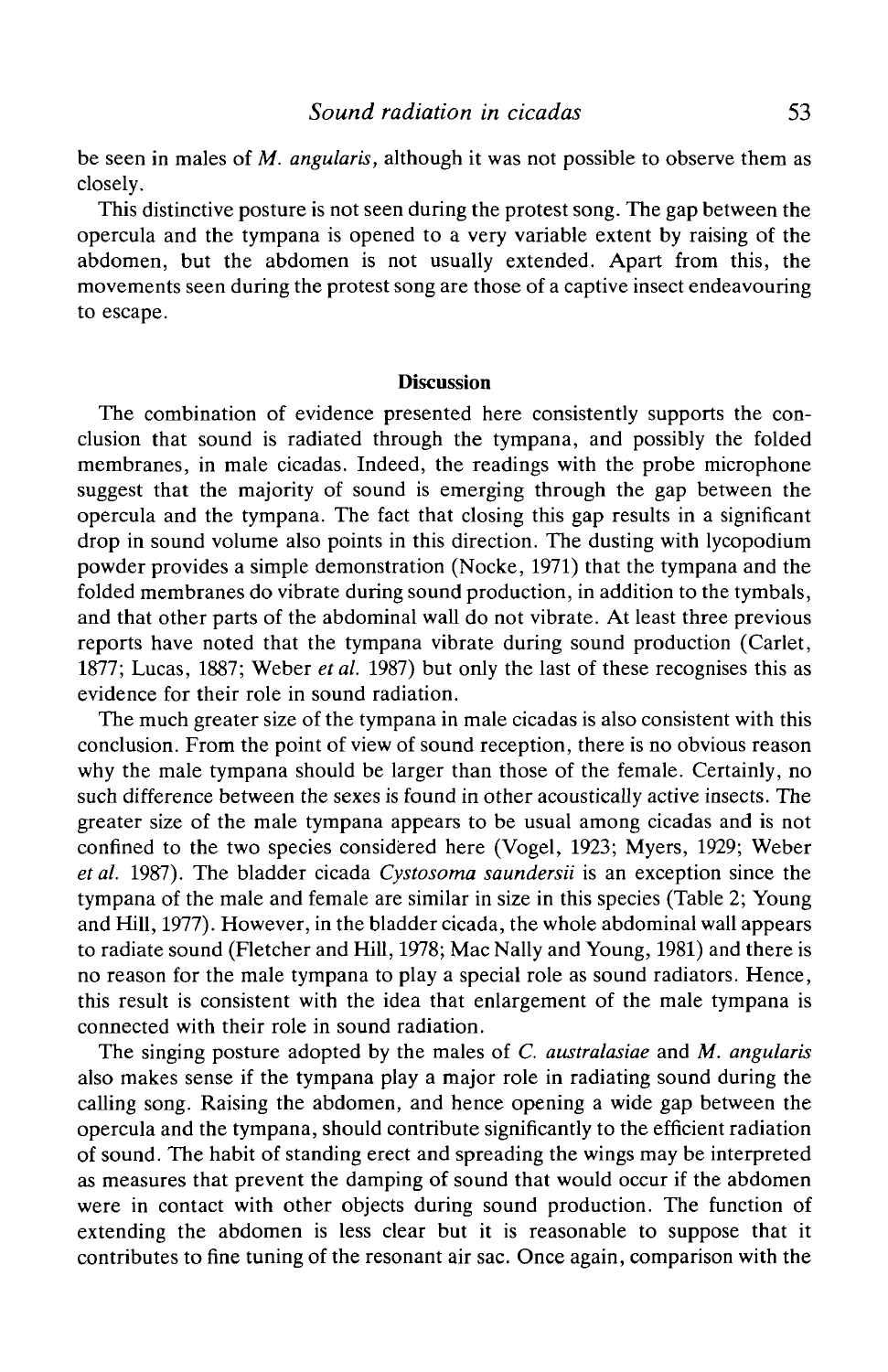bladder cicada, *Cystosoma saundersii,* is instructive. Males of this species stand erect and spread their wings when calling; they also extend the abdomen noticeably at the onset of singing but they do not raise the abdomen (Simmons and Young, 1978; see also cover photograph, *J. exp. Biol.*, vol. 144). Clearly, raising the abdomen is unnecessary if the tympana play no special role in radiating sound.

Thus, the circumstantial evidence from anatomy and behaviour fits well with the more direct experimental evidence to support the conclusion that the majority of sound is radiated through the tympana in typical cicadas. Given the fact that the tympana open directly into the abdominal air sac, it is hard to see how they could avoid making some contribution to sound radiation. But at first sight, it is surprising to find that ablating the tympana makes no difference to the intensity of sound emitted during protest song. This shows that the tympana do not contribute any gain to the process of sound production but are passively driven by the resonant vibrations of air in the air sac. This result is not really surprising when the extreme thinness of the tympana is taken into account; such delicate membranes must effectively be acoustically transparent in the face of the powerful vibrations within the air sac. Hence, sound radiation is really being effected by the vibrating plug of air in the tympanal opening.

A possible way of modelling this system is in terms of a Helmholtz resonator. Such resonators are influenced by two factors: the volume of the cavity and the volume (area/length) of the neck, whether real or notional, at the opening to the outside. Using these two terms, a first approximation to the resonant frequency  $(f)$  is given by the equation:

$$
f = \frac{c}{2\pi} \sqrt{\frac{A/l}{V}}
$$

where *c* is the velocity of sound, *A* is the cross-sectional area of the neck, / is the length of the neck and *V* is the volume of the cavity (Fender, 1957). In the case of the male cicada, the tympana may be taken to represent the neck and the air sac is obviously the cavity, which is excited by the buckling of the tymbals. Values for the equation may be obtained from Table 1 and Fig. 1 for *C. australasiae.* Treating the air sac as an ellipsoid 2 cm long, 1.2 cm high and 1.5 cm wide gives a cavity volume, V, of  $1.88 \times 10^{-6}$  m<sup>3</sup>. The area, A, of both tympana is  $85 \times 10^{-6}$  m<sup>2</sup> and the neck length, *l*, is about  $5 \times 10^{-3}$  m. The velocity of sound is 340 m s<sup>-1</sup>. These values give a resonant frequency,  $f$ , of 5.1 kHz, which agrees well enough with the observed calling-song frequency of 4.3 kHz in this species. This agreement suggests that the cicada system may be acting as a Helmholtz resonator, with the tympanal opening corresponding to the neck of the resonator.

One obvious question is how damage to the auditory organ is prevented when the tympanum is subjected to such intense sounds from the resonant air sac. This problem was not investigated here, but a possible answer was suggested by Pringle (1954), who described the detensor tympani muscle. He stated that this muscle creases the tympanum before singing commences and so protects the tympanum,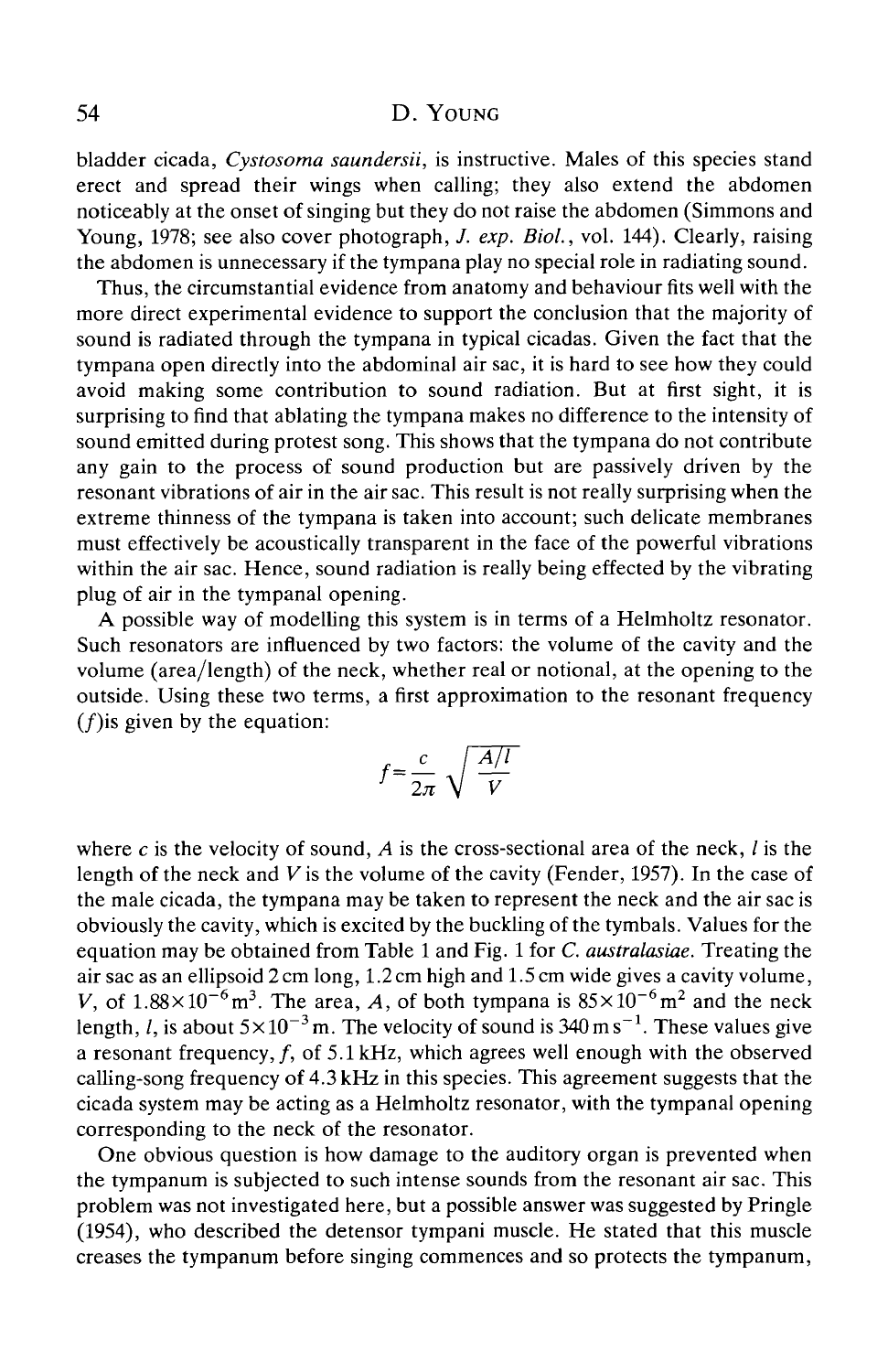and by inference the auditory organ, from damage. The detensor tympani muscle is certainly present in *C. australasiae* (Young, 1975) and also in *M. angularis,* but it is difficult to see that it has any effect on the strong rim that supports the tympanum. Sometimes the tympanum appears to have a crease running across it during sound production and at other times no such effect is apparent. This problem is clearly one that deserves further investigation, especially since the sound pressures to which the auditory system is exposed are so high.

The exceptionally loud songs produced by these two cicada species appear to be the loudest sounds yet recorded for any insect species. Values around 110 dB SPL at 20 cm for the protest songs and as much as 115 dB for calling songs exceed the values published for other insects known to produce very loud sounds. Counter (1977) gives a figure of 110 dB SPL at 10 cm from a singing tettigoniid, *Neoconocephalus robustus.* There is some uncertainty about this figure (Mac Nally and Young, 1981), but if it is correct it would fall to around 104 dB at 20 cm. Similarly, Bennet-Clark (1970) gives a figure of 92 dB SPL at 1 m for the mole cricket *Gryllotalpa vineae.* This would increase at 20 cm to give a figure comparable to that for *N. robustus.* Both *G. vineae* and *N. robustus* are impressive in their sound output but are not quite as loud as *C. australasiae* or *M. angularis.*

One would expect sound output in cicadas to vary with the power source available, that is with the size and strength of the tymbal muscle, which in turn will vary with the overall size of the insect. Sound output will also vary with the efficiency of the sound radiator, and this is critically dependent on the size of the radiator in relation to the wavelength of the sound (Bennet-Clark, 1971; Michelsen and Nocke, 1974). The high output of *C. australasiae* and *M. angularis* is understandable in these terms since they are very large insects with a large radiating surface in the tympana and tymbal combined and they produce sounds of moderate wavelength (4 kHz). Not all species of cicada are as loud as the two reported here, and their lower output is likely to be accounted for by a combination of body size and frequency of sound produced.

For instance, Mac Nally and Young (1981) give a mean value of 90.6 dB SPL for the bladder cicada *Cystosoma saundersii* and 100 dB SPL for the cicada *Psaltoda argentata.* Although *C. saundersii* is comparable in size to the two species studied here, it produces sound of an exceptionally low frequency (about 850Hz); hence it is likely to be much less efficient at radiating sound. *P. argentata* is similar in appearance to the two species studied here, but it is somewhat smaller and produces a broader range of sound frequencies. Weber *etal.* (1987) give even lower values for the American periodical cicadas: 80-85 dB SPL for *Magicicada cassini* and 70dBSPL for *M. septendecim,* measured at 2.5 cm from the singing insect. These values would fall to around 65 dB and just over 50dB, respectively, at 20 cm. These insects are much smaller than the two studied here and have correspondingly smaller tymbal muscles (Young and Josephson, 1983). Although *M. septendecim* is a little larger than *M. cassini,* it produces sound of a much lower frequency (a little over 1 kHz, Young and Josephson, 1983; Weber *et al.* 1987) and this probably accounts for its particularly poor sound output.